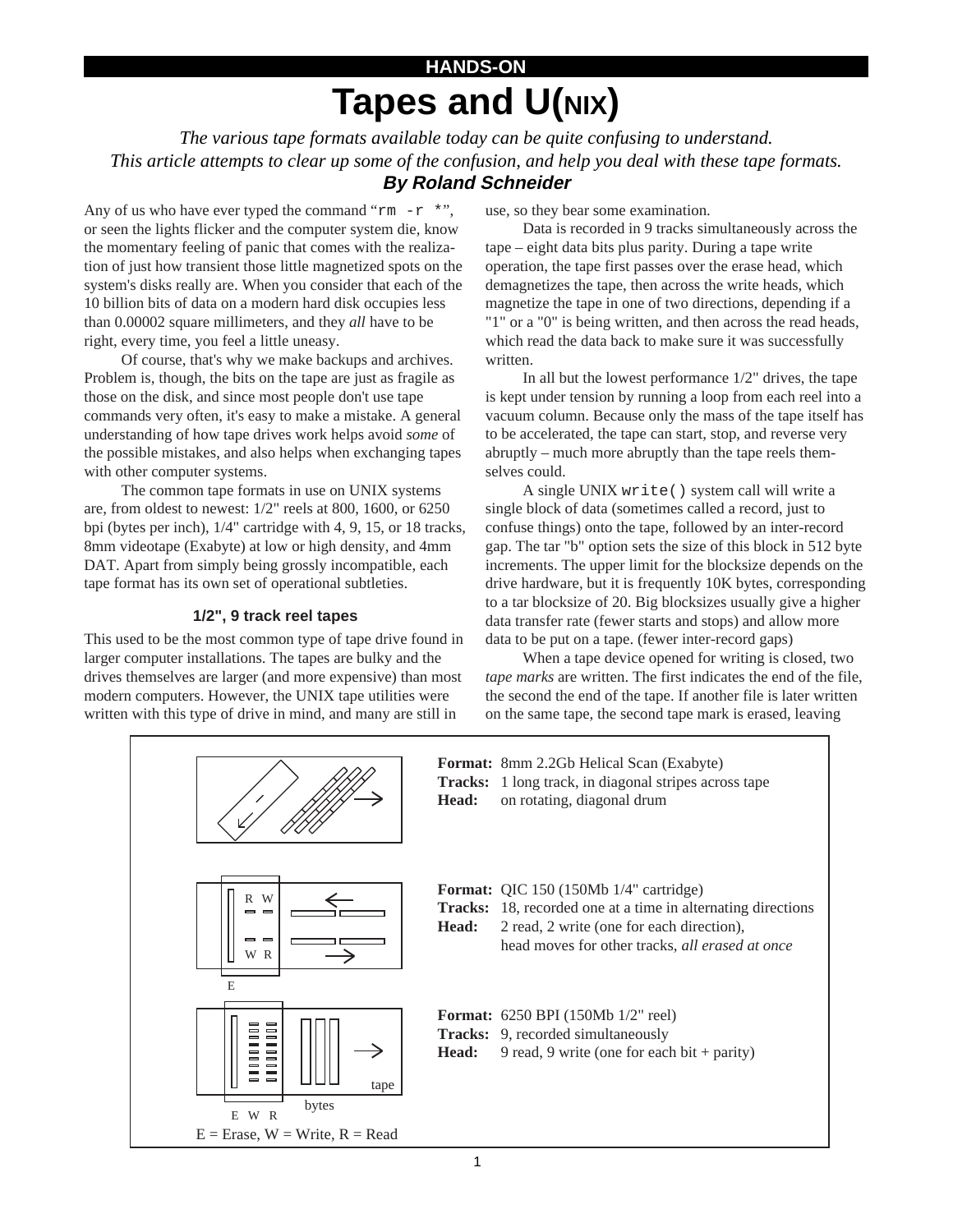only the end-of-file indication, and two marks will be written at the end of the new file.

A single read() system call will read one tape block. If the size of the read exceeds the size of the block,  $\text{read}( )$ returns a byte count indicating how many bytes were actually read. Many implementations of tar use this technique to automatically figure out the correct block size when reading a tape.

Because the erase head is just ahead of the write head, it is possible for a 1/2" tape drive to *append* to the last file on a tape by erasing both the tape marks at the end of a file and writing more blocks of data. The tar "u" and "r" options use this feature. It is actually possible to start writing *anywhere* on a tape, although this effectively destroys all existing data following the current tape position.

### **1/4" cartridge (QIC) tape**

With advances in recording technology, particularly the quality of the tape coatings, it became possible to store more bits on less tape. The 1/4" cartridge is now one of the most popular tape formats. The storage capacity of cartridges and 1/2" reel tapes is about the same, but the cartridges are smaller and more convenient to handle, and the drives are much simpler and cheaper.

A cartridge tape drive writes data onto tape serially, one bit at a time, instead of 9 bits at a time like a 1/2" drive. As a result, the bytes are recorded lengthwise on the tape instead of across it. Why do it this way? Well, for one, it makes the tape head much simpler. Instead of having 9 read and 9 write heads crammed beside one another, 1/4" drives have only one read and one write head for each direction. This makes the drive cheaper, and allows greater information density on the tape. Incidentally, both floppy and hard disks also write data serially.

Depending on the vintage of the drive, there can be 4, 9, 15, or 18 tracks of data on the tape. (Newer drives can usually read but not write older formats) When one track has been written, the tape reverses and the tape heads are repositioned so that the next track can be written, in the opposite direction. The read and write heads are arranged so that the read head always follows the write head, allowing the data to be verified as it is written. There is only *one* erase head, and it covers the entire width of the tape, so *all* the tape tracks are erased simultaneously when track 0 is being written. Because it is impossible to selectively erase one track, it's also impossible to erase the end-of-file mark and extend a tape file. That's why the tar "u" and "r" options don't work for cartridge tapes. It also means that if you accidentally write something at the beginning of a 1/4" tape when you meant to add a new tape file at the end, you effectively destroy the whole tape, not just the data you wrote over. The *only* places you are allowed to write are at the beginning of tape or after the last file on the tape.

Quarter inch tape drives deal with tape blocks quite differently than 1/2" drives. Each tape block is 512 bytes long, and has extra error-checking and synchronization information attached to it. (That's what the QIC-?? standards specify) As a result, all write() system calls *must* be in multiples of 512 bytes.

There is no equivalent to the inter-record gap found on 1/2" tapes. When a 1/4" drives wants to read or write a block, it first backs up a bit so that it can get the tape up to speed before it has to start reading or writing. This is in contrast to the extremely sudden starts and stops a 1/2" tape with a vacuum column is capable of. All this starting, stopping, and backing up does two things: it wastes a *lot* of time, and it messes up the tension with which the tape is wound on the reels. The "mt retention" command can fix the latter.

The best solution to the start/stop problem is to feed the drive data quickly enough so that it can write continuously, without ever stopping. This is called *streaming,* and drives that work best this way are frequently called *streaming tape drives,* or simply *streamers.* If it isn't possible to stream the tape, large write()'s should be performed so that as much data as possible is written at once. The same applies in reverse when reading. Recommended tar block sizes are 126 or 200, although larger sizes are allowed.

#### **8mm Helical Scan (Exabyte)**

Eight millimeter tape drives have only been available for a few years, but their incredibly high information density has made them very popular with system administrators with large disks to back up. Not only is the media cheap, (\$15 for 4.5 Gb) but being able to dump several entire file systems onto a single tape, unattended, is an attractive alternative to swapping tapes every twenty-five minutes for twelve hours. Even for a medium-sized system, the cost of an 8mm drive can be justified in terms of media savings alone.

An 8mm tape drive is basically an 8mm VCR where the video electronics have been replaced with a digital computer interface. As with all VCRs, the head is mounted on a rotating drum and moves diagonally across the tape. Data is recorded serially, as with a 1/4" tape, but there is only one very long track split into short diagonal bands across the tape. Sophisticated error correction coding is used to ensure reliability.

Like 1/4" drives, 8mm drives waste a lot of time if they have to start and stop, so large block sizes are usually preferable. Note, though, that the UNIX "dump" utility uses multiple processes to overlap disk reads and tape writes to keep the tape busy, so the default block size should be used for dumps onto 8mm.

In most other respects, 8mm tapes are more like 1/2" tapes than 1/4" cartridges. They can write variable-sized blocks, up to 65535 bytes, and can start writing at the beginning of the tape or after the end of any file.

#### **Tape Head Alignment**

The different tape standards specify exactly where on the tape each track is supposed to be. A track on an 18 track 1/4" cartridge tape is less than 0.35 mm wide. It is therefore essential that the tape heads are positioned in exactly the right spot for each track. Tape drives have an internal adjustment to set the alignment.